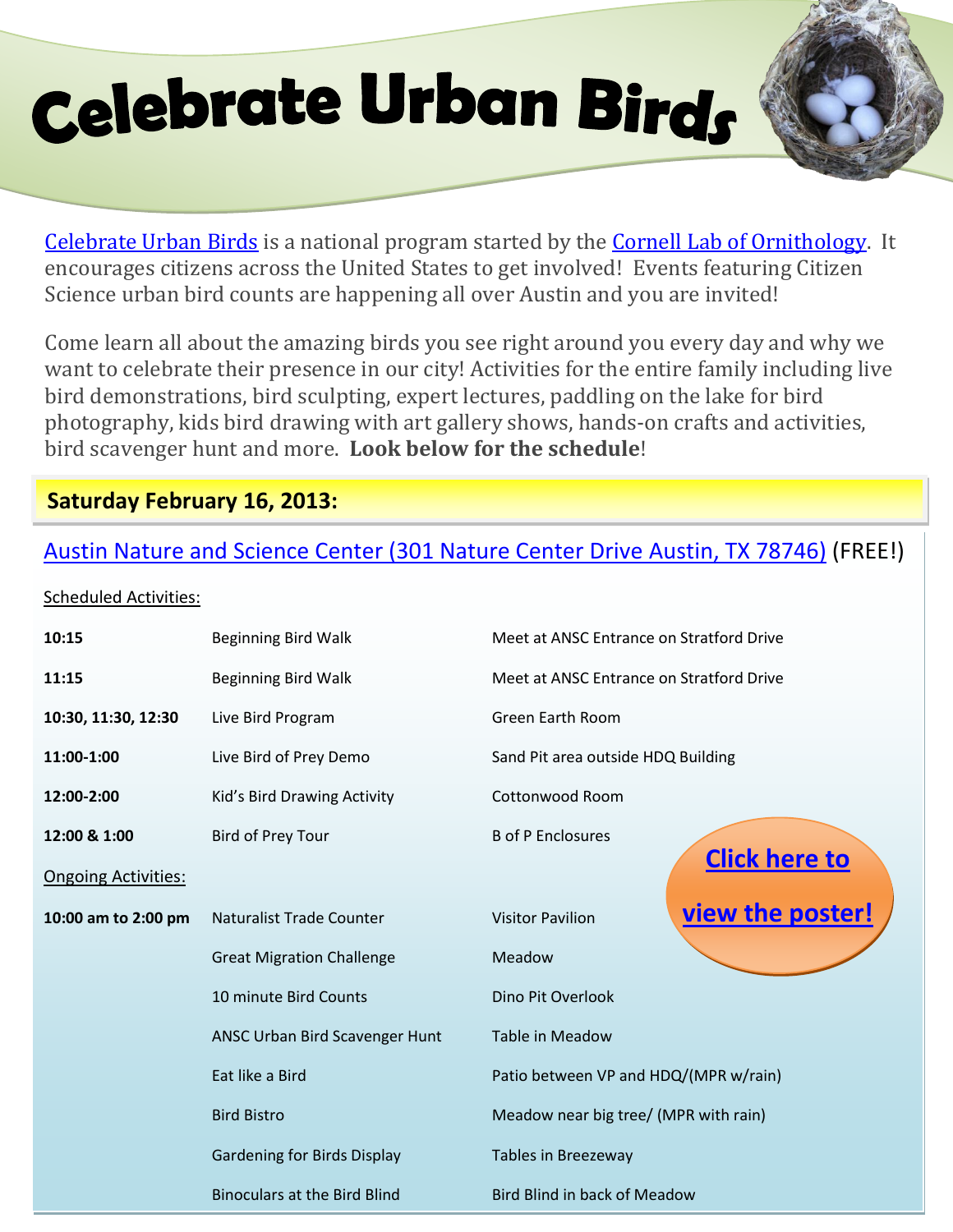#### **Saturday February 16, 2013:**

## [Emma S. Barrientos Mexican American Cultural Center \(600 River St. Austin, 78701\)](http://www.austintexas.gov/department/emma-s-barrientos-mexican-american-cultural-center)



2:30pm –3:30pm "Birds of Lady Bird Lake" – Cindy Sperry, Travis Audubon

Family Bird Art Activity – Quetzel Birds on a Stick

*The strikingly colored bird known as the Quetzal (ket-zowl) is native of the Yucatan and inhabits in the jungles of Latin America, including Mexico. Known for its long, iridescent green tail feathers (they can grow up to four meters in length), the Quetzal was considered a highly sacred bird in Mayan and Aztec culture.*

Call 512- 974-3772 for more information



# **Saturday February 16th and Saturday February 23rd**

[The Beverly S. Sheffield Education Center](http://austintexas.gov/department/beverly-s-sheffield-education-center) (2201 Barton Springs Rd. Austin, Texas 78746)

10am – 2pm Bird-related arts and crafts

Call 512-974-3888 for more details.